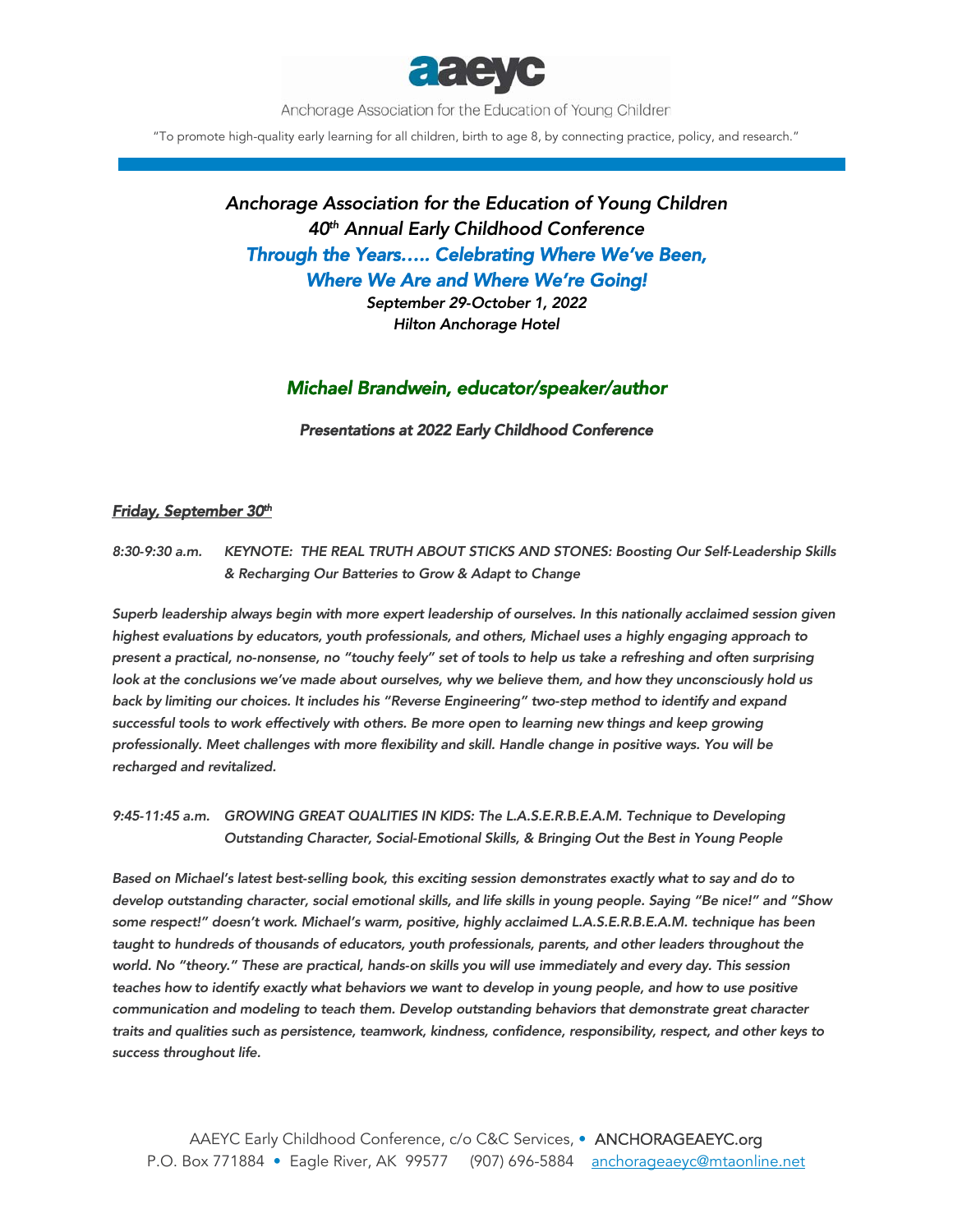

Anchorage Association for the Education of Young Children

"To promote high-quality early learning for all children, birth to age 8, by connecting practice, policy, and research."

#### *Friday, September 30th (continued)*

*1:30-3:00 TERRIFIC TRAINING TECHNIQUES: Original, Powerful, & Practical Activities & Methods to Maximize Staff Development* 

*The best-selling author of training books for people who work with children will demonstrate creative, tested activities that you can plug into your current training right away. This session provides all the materials and methods you'll need to turbo charge your staff development. Keep training fresh, even for experienced folks who think they*  have "seen it all already." Increase attention and motivation and boost participatory learning. Provide active, *immediate practice of the skills we want staff to use every day. Plus: how to make sure early childhood and other workers deeply understand our true mission goals and are motivated to meet them with their best work.* 

*3:15-4:45 p.m. BUILDING EXCELLENT TEAMWORK COMMUNICATION: How to Create an Open, Collaborative Work Environment for Flexibility, Ongoing Improvement, & Service* 

*Team leaders of all types will use these practical techniques every day to build more open communication, which in turn increases growth and program improvement. Boost everyone's ability to be more flexible and open to change. Reduce talk behind backs. Increase constructive expression of what people really think, creating an environment*  where it's safe to present new and different ideas that will enhance our service to the community. Develop more *positive relationships for great teamwork.* 

#### *Saturday, October 1st*

*9:45-11:45 a.m. "WHY DON'T YOU BEHAVE?!"—The Brandwein Key System for Handling Negative Behavior in Young People While Teaching Positive Choices* 

*This nationally acclaimed session is for everyone who works directly with children or leads/trains/coaches staff who do. When a young person says, "You can't make me!" or "They did it first!" precisely how should we reply? What are the exact things to say and do to stop whining, bullying, put-downs, and teasing by doing more than just saying, "It's not allowed!"? How do we respectfully get young people to listen the first time? This skill-packed session demonstrates Michael's Key System: three clear, specific steps to boost credibility with greater confidence (get first-time listening), build respect, reduce put-downs and bullying, and more. This positive approach reduces stress and helps young people replace negative choices with better ones as they continue to play and learn with others.* 

*1:30-3:00 p.m. MISTER ROGERS ROCKS!—How to Apply His Wisdom to Build Self-Worth, Kindness, and Strong Young People* 

*There has never been a more important time to apply the powerful approaches and teachings of the legendary Fred Rogers. Inspired by the educational research-based and profoundly influential practices of this pioneer in youth development, Michael has developed this exciting, unique session of specific and practical techniques and strategies you can use right away with young people to develop positive self-concepts and self-esteem; build*